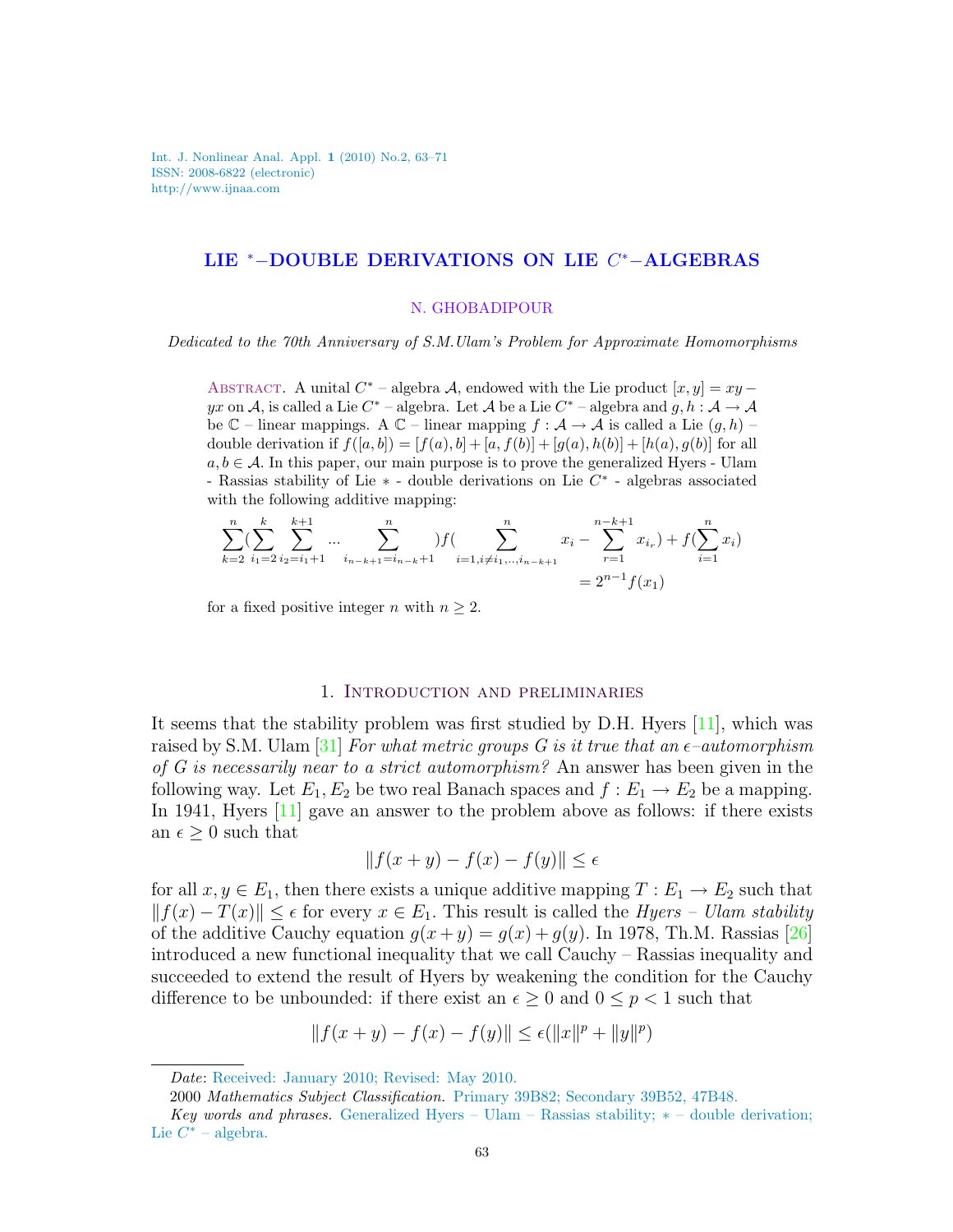for all  $x, y \in E_1$ , then there exists a unique additive mapping  $T : E_1 \to E_2$  such that

$$
||f(x) - T(x)|| \le \frac{2\epsilon}{|2 - 2^p|} ||x||^p
$$

for every  $x \in E_1$  (see [\[12,](#page-7-1) [13,](#page-7-2) [27,](#page-8-2) [28,](#page-8-3) [29\]](#page-8-4)). This stability phenomenon of this kind is called the *Hyers – Ulam – Rassias stability*. In 1991, Z. Gajda  $[9]$  solved the problem for  $1 < p$ , which was raised by Rassias. In fact, the result of Rassias is valid for  $1 < p$ ; moreover, Gajda gave an example that a similar stability result does not hold for  $p = 1$ . Another example was given by Th.M. Rassias and P. Semrl [[30\]](#page-8-5). J.M. Rassias [\[23\]](#page-8-6) followed the innovative approach of Rassias' theorem [\[26\]](#page-8-1) in which he replaced the factor  $||x||^p + ||y||^q$  by  $||x||^p$ .  $||y||^q$  for  $p, q \in \mathbb{R}$  with  $p + q \neq 1$ .

In 1994, a generalization of the Rassias' theorem was obtained by Gǎvruta as follows  $|10|$ .

Suppose  $(G,+)$  is an abelian group, E is a Banach space, and that the so-called admissible control function  $\varphi: G \times G \to \mathbb{R}$  satisfies

$$
\tilde{\varphi}(x,y) := 2^{-1} \sum_{n=0}^{\infty} 2^{-n} \varphi(2^n x, 2^n y) < \infty
$$

for all  $x, y \in G$ . If  $f : G \to E$  is a mapping with

$$
|| f(x + y) - f(x) - f(y)|| \le \varphi(x, y)
$$

for all  $x, y \in G$ , then there exists a unique mapping  $T : G \to E$  such that  $T(x+y) =$  $T(x) + T(y)$  and  $||f(x) - T(x)|| < \tilde{\varphi}(x, x)$  for all  $x, y \in G$ .

Let A be a subalgebra of an algebra  $\mathcal{B}, \mathcal{X}$  and be a  $\mathcal{B}$  – module  $\sigma : \mathcal{A} \to \mathcal{B}$  be a linear mapping. A linear mapping  $f : \mathcal{A} \to \mathcal{B}$  is called  $\sigma$  – derivation (see [\[17,](#page-8-7) [18\]](#page-8-8)) if

$$
f(ab) = f(a)\sigma(b) + \sigma(a)f(b)
$$
\n(1.1)

for all  $a, b \in \mathcal{A}$ .

Clearly, if  $\sigma = id$ , the identity mapping on A, then a  $\sigma$  – derivation an ordinary derivation. On the other hand, each homomorphism  $f$  is a  $\frac{f}{2}$  - derivation. Thus, the theory of  $\sigma$  – derivations combines the theory of derivations and homomorphisms. If  $g : A \to A$  is an ordinary derivation and  $\sigma : A \to A$  is a homomorphism, then  $f = q\sigma$  is a  $\sigma$  – derivation. Although, a  $\sigma$  – derivation is not necessarily of the form go, but it seems that the generalized Leibniz rule,  $f(ab) = f(a)\sigma(b) + \sigma(a)f(b)$ , comes from this observation.

M. Mirzavaziri and E. Omidvar Tehrani [\[16\]](#page-8-9) took ideas from above fact, and considered two derivations g, h to find a similar rule, for  $f = gh$ . In this case, they saw that  $f$  satisfies

$$
f(ab) = f(a)b + af(b) + g(a)h(b) + h(a)g(b)
$$
\n(1.2)

for all  $a, b \in \mathcal{A}$ . They said that a linear mapping  $f : \mathcal{A} \to \mathcal{A}$  is a  $(g, h)$  – double derivation if satisfies (1.2). Moreovre, by a  $f$  – double derivation they called a  $(f, f)$ – derivaion and proved that if  $A$  is a  $C^*$  – algebra,  $f : A \to A$  is a  $*$  - linear mapping and  $g : A \to A$  is a continuous  $f$  – double derivation then f is continuous.

A unital  $C^*$  – algebra A, endowed with the Lie product  $[x, y] = xy - yx$  on A, is called a Lie  $C^*$  – algebra. Let A be a Lie  $C^*$  – algebra and  $g, h : A \to A$  be  $\mathbb{C}$  – linear mappings. A  $\mathbb{C}$  – linear mapping  $f : \mathcal{A} \to \mathcal{A}$  is called a Lie  $(g, h)$  – double derivation if  $f([a, b]) = [f(a), b] + [a, f(b)] + [g(a), h(b)] + [h(a), g(b)]$  for all  $a, b \in \mathcal{A}$ .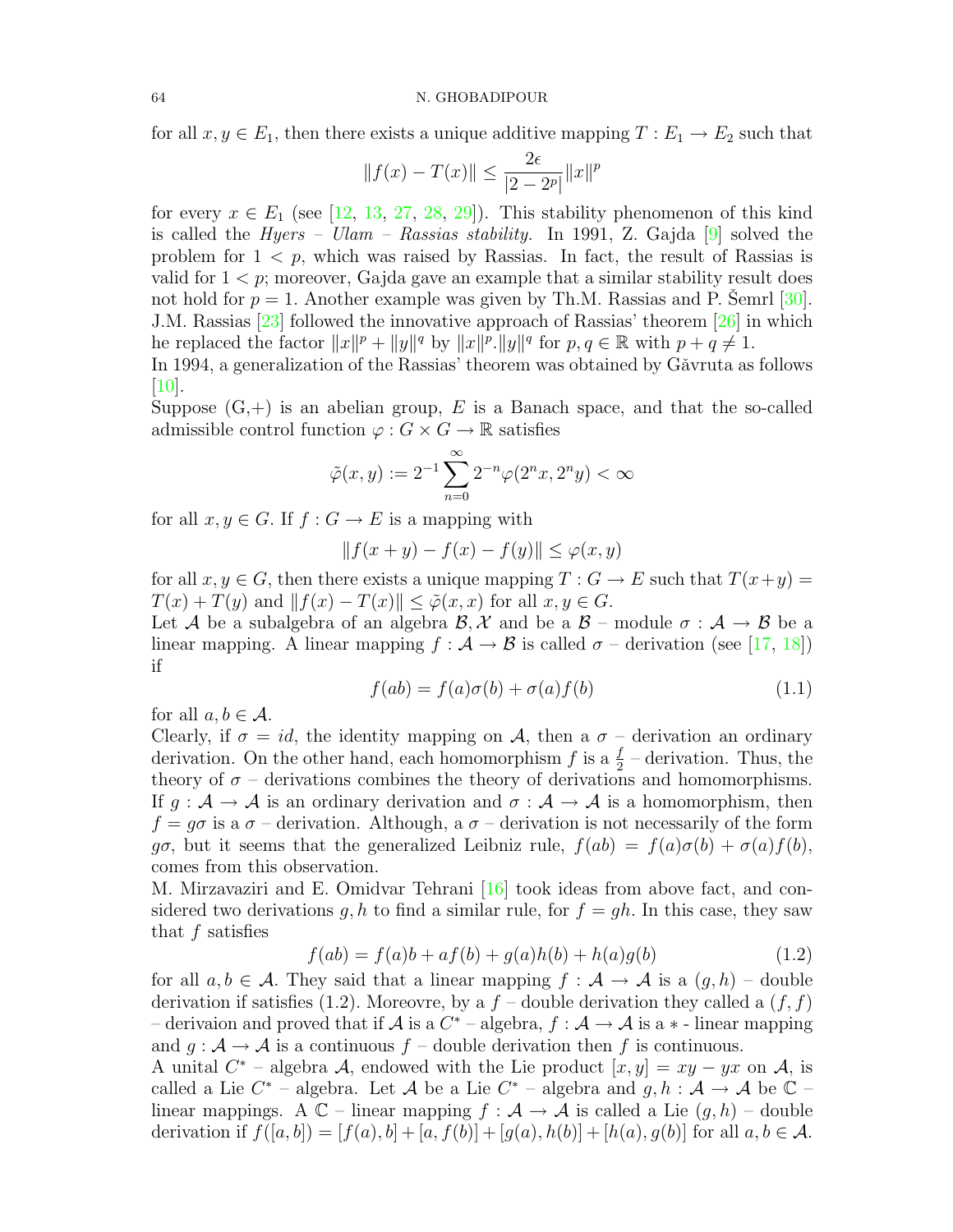M. Eshaghi Gordji, H. Khodaei, R. Saadati and Gh. Sadeghi [\[8\]](#page-7-5) finded the general  $n-$  dimensional additive functional equation as follows:

$$
\sum_{k=2}^{n} \left( \sum_{i_1=2}^{k} \sum_{i_2=i_1+1}^{k+1} \dots \sum_{i_{n-k+1}=i_{n-k}+1}^{n} \right) f\left( \sum_{i=1, i \neq i_1, \dots, i_{n-k+1}}^{n} x_i \right)
$$

$$
- \sum_{r=1}^{n-k+1} x_{i_r} + f\left( \sum_{i=1}^{n} x_i \right) = 2^{n-1} f(x_1)
$$
(1.3)

for a fixed positive integer n with  $n \geq 2$ , and investigated stability of functional equation (1.3) in random normed spaces via fixed point method.

In this paper, our main purpose is to prove the generalized Hyers – Ulam – Rassias stability of Lie  $*$  – double derivations on Lie  $C^*$  – algebras associated with the functional equation (1.3).

Throughout this paper, assume that A is a Lie  $C^*$  – algebra and  $U(\mathcal{A}) = \{u \in$  $\mathcal{A}$  |uu<sup>\*</sup> = u<sup>\*</sup>u = e}.

## 2. Main results

For given mappings  $f, g, h : A \to A$ , we define the difference operators  $D_{\mu} f$ :  $\mathcal{A}^n \to \mathcal{A}$  and  $C_{f,g,h} : \mathcal{A}^2 \to \mathcal{A}$  by

$$
D_{\mu}f(x_1,...,x_n) := \sum_{k=2}^n \left( \sum_{i_1=2}^k \sum_{i_2=i_1+1}^{k+1} \dots \sum_{i_{n-k+1}=i_{n-k}+1}^n \right) f\left(\sum_{i=1, i \neq i_1, \dots, i_{n-k+1}}^n \mu x_i\right)
$$

$$
- \sum_{r=1}^{n-k+1} \mu x_{i_r} + f\left(\sum_{i=1}^n \mu x_i\right) = 2^{n-1} f(\mu x_1)
$$

and

$$
C_{f,g,h}(a,b) := f([a,b]) - [f(a),b] - [a,f(b)] - [g(a),h(b)] - [h(a),g(b)]
$$

for all  $\mu \in \mathbb{T}^1 := \{ \lambda : |\lambda| = 1 \}$  and all  $a, b, x_i \in \mathcal{A}$   $(i = 1, 2, ..., n)$ . Throughout this section, assume that  $f(0) = g(0) = h(0) = 0$ .

We are going to investigate the generalized Hyers – Ulam – Rassias stability of Lie  $*$  – double derivations on Lie  $C^*$  – algebras for functional equation (1.3).

**Definition** 2.1. Let A be a Lie  $C^*$  – algebra and  $g, h : A \rightarrow A$  be  $C$  – linear mappings. A  $\mathbb{C}$  – linear mapping  $f : \mathcal{A} \to \mathcal{A}$  is called a Lie  $(g, h)$  – double derivation if  $f([a, b]) = [f(a), b] + [a, f(b)] + [g(a), h(b)] + [h(a), g(b)]$  for all  $a, b \in \mathcal{A}$ .

We will use the following lemma in this paper.

**Lemma 2.2.** [\[8\]](#page-7-5) A function  $f : A \rightarrow A$  with  $f(0) = 0$  satisfies the functional equation (1.3) if and only if  $f : A \rightarrow A$  is additive.

Theorem 2.3. If  $f, g, h : A \rightarrow A$  are mappings for which there exists function  $\varphi : \mathcal{A}^{n+2} \to [0,\infty)$  such that

$$
\tilde{\varphi}(x) := \sum_{j=0}^{\infty} \frac{1}{2^j} \varphi(2^j x, 2^j x, ..., 0, 0, 0) < \infty,\tag{2.1}
$$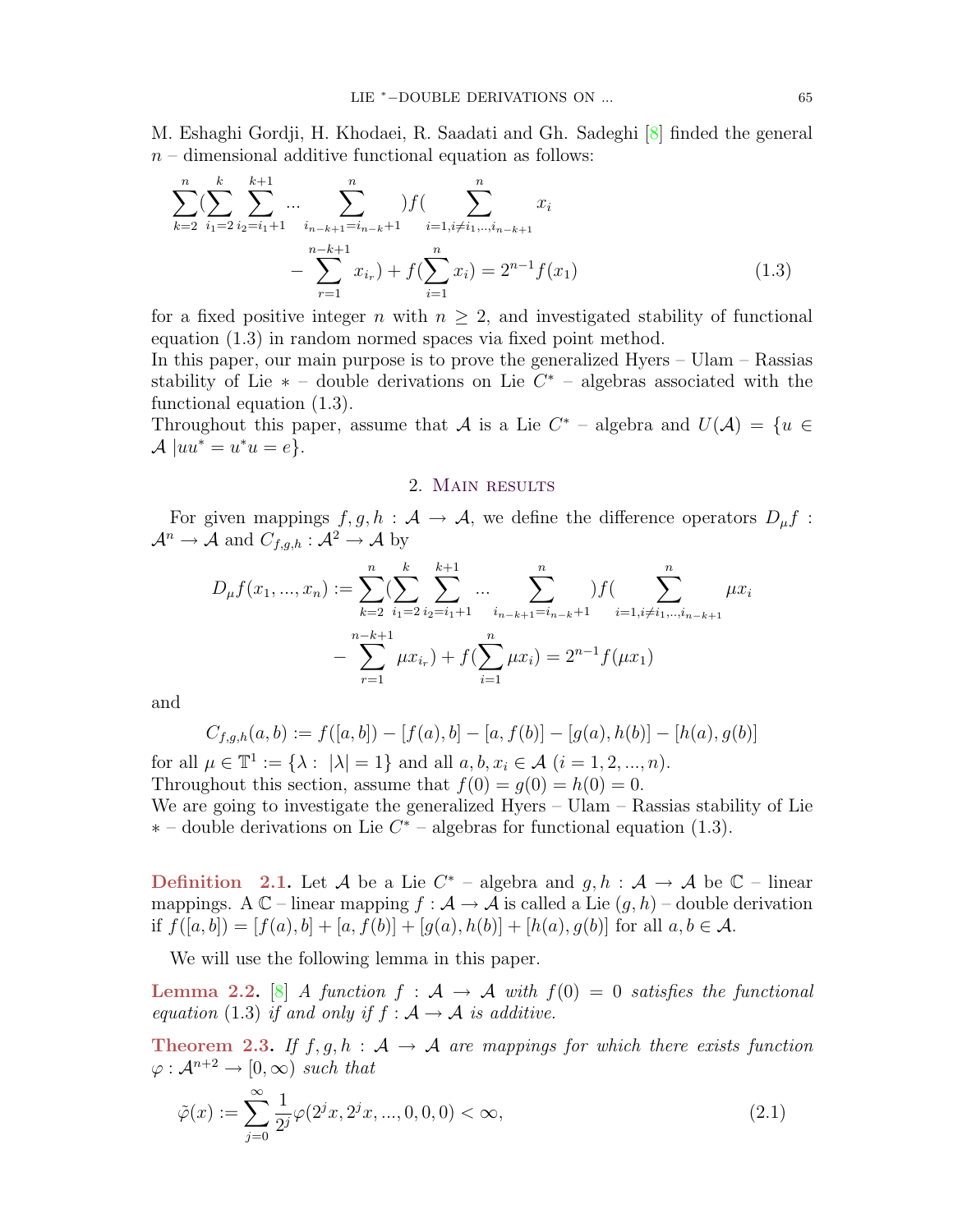$$
\lim_{j \to \infty} \frac{1}{2^{j}} \varphi(2^{j}x_{1}, 2^{j}x_{2}, ..., 2^{j}x_{n}, 2^{j}a, 2^{j}b) = 0,
$$
\n
$$
\max\{\|D_{\mu}f(x_{1}, x_{2}, ..., x_{n}) - C_{f,g,h}(u, b), D_{\mu}g(x_{1}, x_{2}, ..., x_{n}) - C_{f,g,h}(u, b), D_{\mu}h(x_{1}, x_{2}, ..., x_{n}) - C_{f,g,h}(u, b)\|\}\
$$
\n
$$
\leq \varphi(x_{1}, x_{2}, ..., x_{n}, u, b),
$$
\n(2.3)

$$
\max\{f(2^m u^*) - f(2^m u)^*, g(2^m u^*) - g(2^m u)^*, h(2^m u^*) - h(2^m u)^*\}
$$
  
 
$$
\leq \varphi(2^m u, 2^m u, ..., 2^m u, 2^m u, 2^m u)
$$
 (2.4)

for all  $\mu \in \mathbb{T}^1 := \{ \lambda \in \mathbb{C}; |\lambda| = 1 \}$ , all  $u \in U(\mathcal{A})$ ,  $m = 0, 1, ...,$  and all  $a, b, x_i \in \mathbb{C}$ A  $(i = 1, 2, ..., n)$ . Then there exist unique  $\mathbb{C}$  – linear  $*$  – mappings  $d, \delta, \epsilon : \mathcal{A} \to \mathcal{A}$ such that

$$
\max\{\|f(x) - d(x)\|, \|g(x) - \delta(x)\|, \|h(x) - \epsilon(x)\|\} \le \frac{1}{2^{n-1}}\tilde{\varphi}(x)
$$
\n(2.5)

for all  $x \in A$ . Moreover,  $d : A \to A$  is a Lie  $* - (\delta, \epsilon)$  – double derivation on A.

Proof. It follows from the inequality (2.3) that

$$
||D_{\mu}f(x_1, x_2, ..., x_n) - C_{f,g,h}(u, b)|| \leq \varphi(x_1, x_2, ..., x_n, u, b),
$$
\n(2.6)

$$
||D_{\mu}g(x_1, x_2, ..., x_n) - C_{f,g,h}(u, b)|| \leq \varphi(x_1, x_2, ..., x_n, u, b),
$$
\n(2.7)

$$
||D_{\mu}h(x_1, x_2, ..., x_n) - C_{f,g,h}(u, b)|| \le \varphi(x_1, x_2, ..., x_n, u, b)
$$
\n(2.8)

for all  $a, x_i \in \mathcal{A}$   $(i = 1, 2, ..., n)$ , all  $u \in U(\mathcal{A})$  and all  $\mu \in \mathbb{T}^1$ . Let  $\mu = 1$ . We use the relation

$$
1 + \sum_{k=1}^{n-k} \binom{n-k}{k} = \sum_{k=0}^{n-k} \binom{n-k}{k} = 2^{n-k}
$$
 (2.9)

for all  $n > k$  and put  $x_1 = x_2 = x$  and  $b = u = x_i = 0$   $(i = 3, ..., n)$  in (2.6). Then we obtain

$$
||2^{n-2}f(2x) - 2^{n-1}f(x)|| \le \varphi(x, x, ..., 0, 0, 0)
$$
\n(2.10)

for all  $x \in \mathcal{A}$ . So

$$
\|\frac{f(2x)}{2} - f(x)\| \le \frac{1}{2^{n-1}}\varphi(x, x, ..., 0, 0, 0)
$$
\n(2.11)

for all  $x \in A$ . By induction on m, we shall show that

$$
\|\frac{f(2^m x)}{2^m} - f(x)\| \le \frac{1}{2^{n-1}} \sum_{j=0}^{m-1} \frac{1}{2^j} \varphi(2^j x, 2^j x, 0, ..., 0, 0, 0)
$$
\n(2.12)

for all  $x \in \mathcal{A}$ . It follows from (2.1) and (2.12) that the sequence  $\{\frac{f(2^mx)}{2^m}\}\$ is a Cauchy sequence for all  $x \in \mathcal{A}$ . Since  $\mathcal{A}$  is complete, the sequence  $\{\frac{f(2^m x)}{2^m}\}$  converges. Therefore, one can define the function  $d : \mathcal{A} \to \mathcal{A}$  by

$$
d(x) := \lim_{m \to \infty} \frac{f(2^m x)}{2^m}
$$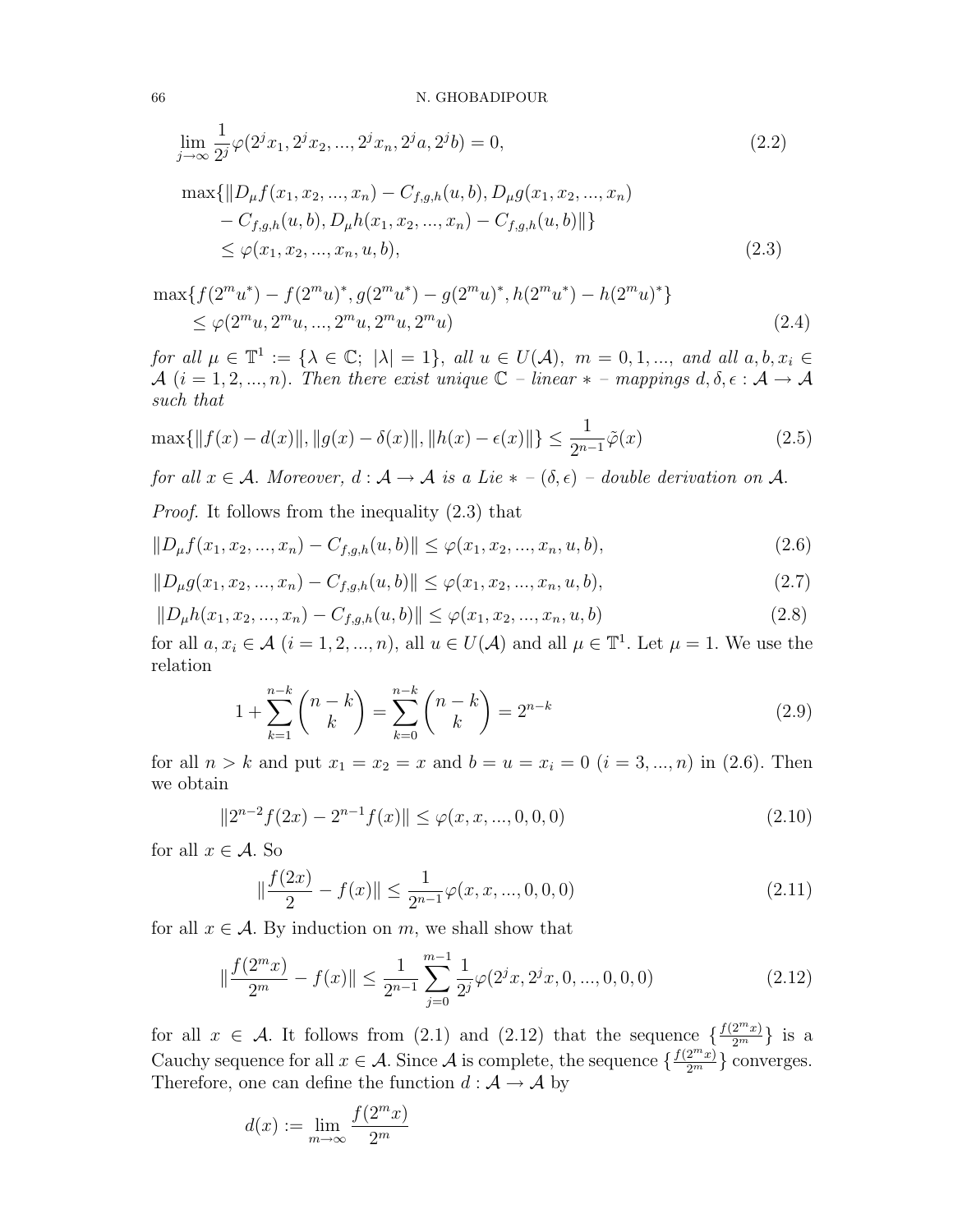for all  $x \in A$ . In the inequality (2.6), assume that  $b = u = 0$  and  $\mu = 1$ . Then By  $(2.2),$ 

$$
||D_1 d(x_1, ..., x_n)|| = \lim_{m \to \infty} \frac{1}{2^m} ||D_1 f(2^m x_1, ..., 2^m x_n)||
$$
  

$$
\leq \lim_{m \to \infty} \frac{1}{2^m} \varphi(2^m x_1, ..., 2^m x_n, 0, 0) = 0
$$

for all  $x_1, ..., x_n \in A$ . So  $D_1d(x_1, ..., x_n) = 0$ . By Lemma 2.2, the function  $d : A \to A$ is additive. Moreover, passing the limit  $m \to \infty$  in (2.12), we get the inequality (2.5). Now, let  $d' : A \to A$  be another additive function satisfying (1.3) and (2.5). So

$$
||d(x) - d'(x)|| = \frac{1}{2^m} ||d(2^m x) - d'(2^m x)||
$$
  
\n
$$
\leq \frac{1}{2^m} (||d(2^m x) - f(2^m x)|| + ||d'(2^m x) - f(2^m x)||)
$$
  
\n
$$
\leq \frac{2}{2^m 2^{n-1}} \widetilde{\varphi}(2^m x)
$$

which tends to zero as  $m \to \infty$  for all  $x \in \mathcal{A}$ . So we can conclude that  $d(x) = d'(x)$ for all  $x \in \mathcal{A}$ . This proves the uniqueness of d.

A similar argument shows that there exist unique additive mappings  $\delta, \epsilon : A \to A$ satisfying (2.5). The additive mappings  $\delta, \epsilon : A \rightarrow A$  are by

$$
\delta(x) := \lim_{m \to \infty} \frac{g(2^m x)}{2^m} \tag{2.13}
$$

and

$$
\epsilon(x) := \lim_{m \to \infty} \frac{h(2^m x)}{2^m} \tag{2.14}
$$

for all  $x \in \mathcal{A}$ .

Let  $\mu \in \mathbb{T}^1$ . Set  $x_1 = x$  and  $u = b = x_i = 0$   $(i = 2, ..., n)$  in (2.6). Then by the relation (2.9), we get

$$
||2^{n-1}f(\mu x) - 2^{n-1}\mu f(x)|| \le \varphi(x, 0, ..., 0, 0, 0)
$$
\n(2.15)

for all  $x \in \mathcal{A}$ . So that

$$
||2^{-m}(f(2^m \mu x) - \mu f(2^m x))|| \le \frac{2^{-m}}{2^{n-1}} \varphi(2^m x, 0, ..., 0, 0, 0)
$$

for all  $x \in A$ . Since the right hand side tends to zero as  $m \to \infty$ , we have

$$
d(\mu x) = \lim_{m \to \infty} \frac{f(2^m \mu x)}{2^m} = \lim_{m \to \infty} \frac{\mu f(2^m x)}{2^m} = \mu d(x)
$$

for all  $\mu \in \mathbb{T}^1$  and all  $x \in \mathcal{A}$ . Obviously,  $d(0x) = 0 = 0d(x)$ .

Now, let  $\gamma \in \mathbb{C}$  ( $\gamma \neq 0$ ) and L an integer greater than  $4|\gamma|$ . Then  $|\frac{\gamma}{L}|$  $\frac{\gamma}{L}|<\frac{1}{4}<\frac{1}{3}$  $\frac{1}{3}$ . By Theorem 1 of [\[14\]](#page-7-6), there exist three elements  $\mu_1, \mu_2, \mu_3 \in \mathbb{T}^1$  such that  $3\frac{\gamma}{L}$  =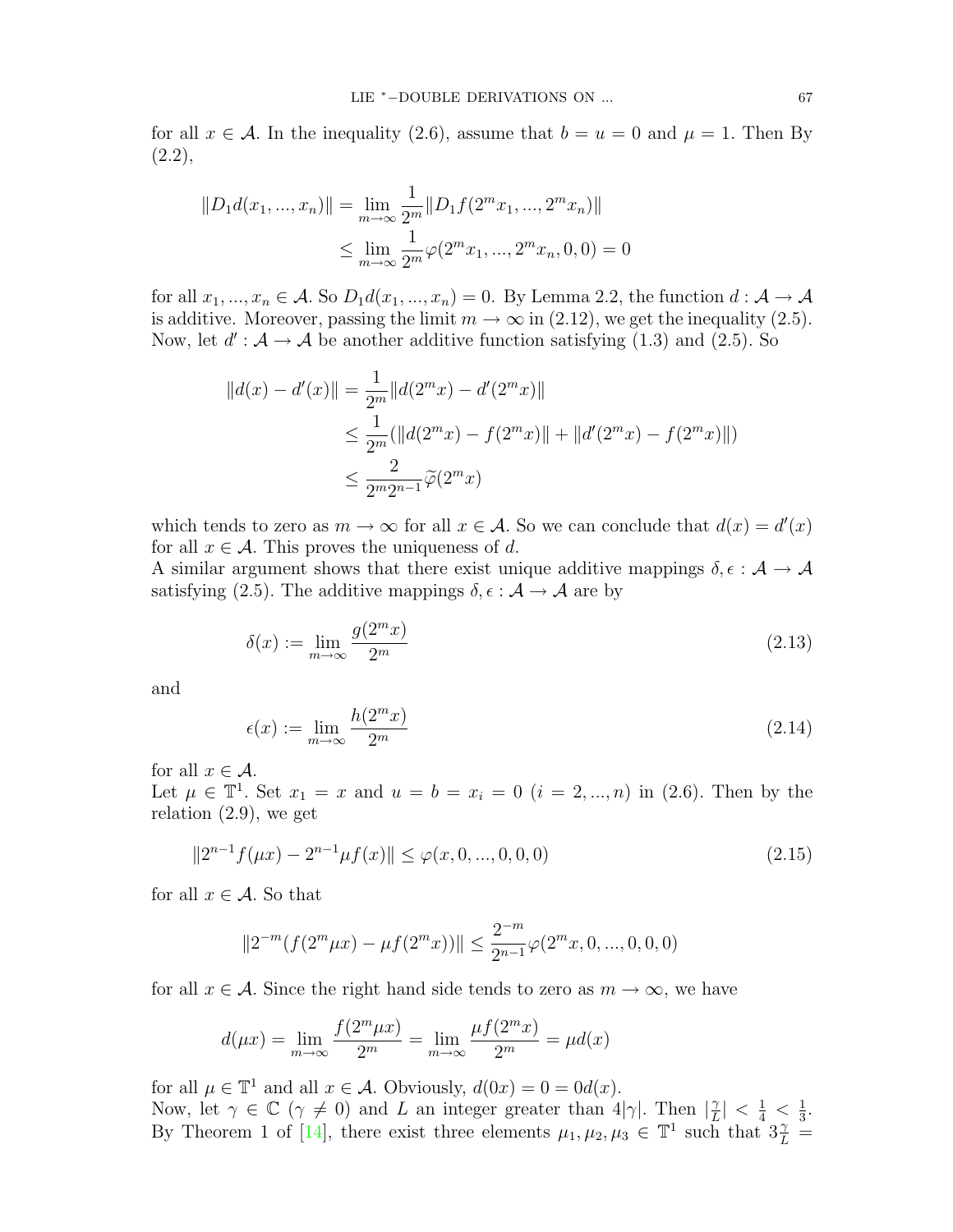$\mu_1 + \mu_2 + \mu_3$ . Thus

$$
d(\gamma x) = d(\frac{L}{3} \cdot 3\frac{\gamma}{L} x) = L.d(\frac{1}{3} \cdot 3\frac{\gamma}{L} x) = \frac{L}{3}d(3\frac{\gamma}{L} x)
$$
  
=  $\frac{L}{3}d(\mu_1 x + \mu_2 x + \mu_3 x) = \frac{L}{3}(d(\mu_1 x) + d(\mu_2 x) + d(\mu_3 x))$   
=  $\frac{L}{3}(\mu_1 + \mu_2 + \mu_3)d(x) = \frac{L}{3} \cdot 3\frac{\gamma}{L}d(x)$   
=  $\gamma d(x)$ 

for all  $x \in A$ . Hence  $d : A \to A$  is a  $\mathbb{C}$  – linear mapping. A similar argument shows that  $\delta$ ,  $\epsilon$  are  $\mathbb{C}$  – linear. By  $(2.2)$  and  $(2.4)$ , we get

$$
d(u^*) = \lim_{m \to \infty} \frac{f(2^m u^*)}{2^m} = \lim_{m \to \infty} \frac{f(2^m u)^*}{2^m} = (\lim_{m \to \infty} \frac{f(2^m u)}{2^m})^* = d(u)^*,
$$
  

$$
\delta(u^*) = \lim_{m \to \infty} \frac{g(2^m u^*)}{2^m} = \lim_{m \to \infty} \frac{g(2^m u)^*}{2^m} = (\lim_{m \to \infty} \frac{g(2^m u)}{2^m})^* = \delta(u)^*,
$$
  

$$
\epsilon(u^*) = \lim_{m \to \infty} \frac{h(2^m u^*)}{2^m} = \lim_{m \to \infty} \frac{h(2^m u)^*}{2^m} = (\lim_{m \to \infty} \frac{h(2^m u)}{2^m})^* = \epsilon(u)^*
$$

for all  $u \in U(\mathcal{A})$ . Since  $d : \mathcal{A} \to \mathcal{A}$  is  $\mathbb{C}$  – linear and each  $x \in \mathcal{A}$  is a finite linear combination of unitary elements (see Theorem 4.17 of [\[15\]](#page-7-7)), i.e.,  $x = \sum_{j=1}^{l} \lambda_j u_j$  ( $\lambda_j \in$  $\mathbb{C}, u_j \in U(\mathcal{A})),$ 

$$
d(x^*) = d(\sum_{j=1}^l \bar{\lambda}_j u_j^*) = \sum_{j=1}^l \bar{\lambda}_j d(u_j^*) = \sum_{j=1}^l \bar{\lambda}_j d(u_j)^*
$$

$$
= (\sum_{j=1}^l \lambda_j d(u_j))^* = d(\sum_{j=1}^l \lambda_j u_j)^* = d(x)^*
$$

for all  $x \in \mathcal{A}$ . By the same method, one can obtain that  $\delta(x^*) = \delta(x^*)$  and  $\epsilon(x^*) =$  $\epsilon(x)^*$  for all  $x \in \mathcal{A}$ . Setting  $x_1 = x_2 = ... = x_n = 0$  in the inequality (2.6), we get

$$
||C_{f,g,h}(u,b)||\leq \varphi(0,0,...,0,u,b),
$$

that is,

$$
\frac{1}{2^{2m}} \|f([2^m u, 2^m b] - [f(2^m u), 2^m b] - [2^m u, f(2^m b)] - [\delta(2^m u), \epsilon(2^m b)]
$$

$$
- [\epsilon(2^m u), \delta(2^m b)]) \| \le \frac{1}{2^{2m}} \varphi(0, 0, ..., 0, 2^m u, 2^m b)
$$

$$
\le \frac{1}{2^m} \varphi(0, 0, ..., 0, 2^m u, 2^m b)
$$

for all  $b \in A$  and all  $u \in U(A)$ . Since the right hand side tends to zero as  $m \to \infty$ , we have

$$
d([u, b]) = [d(u, b)] + [u, d(b)] + [\delta(u), \epsilon(b)] + [\epsilon(u), \delta(b)]
$$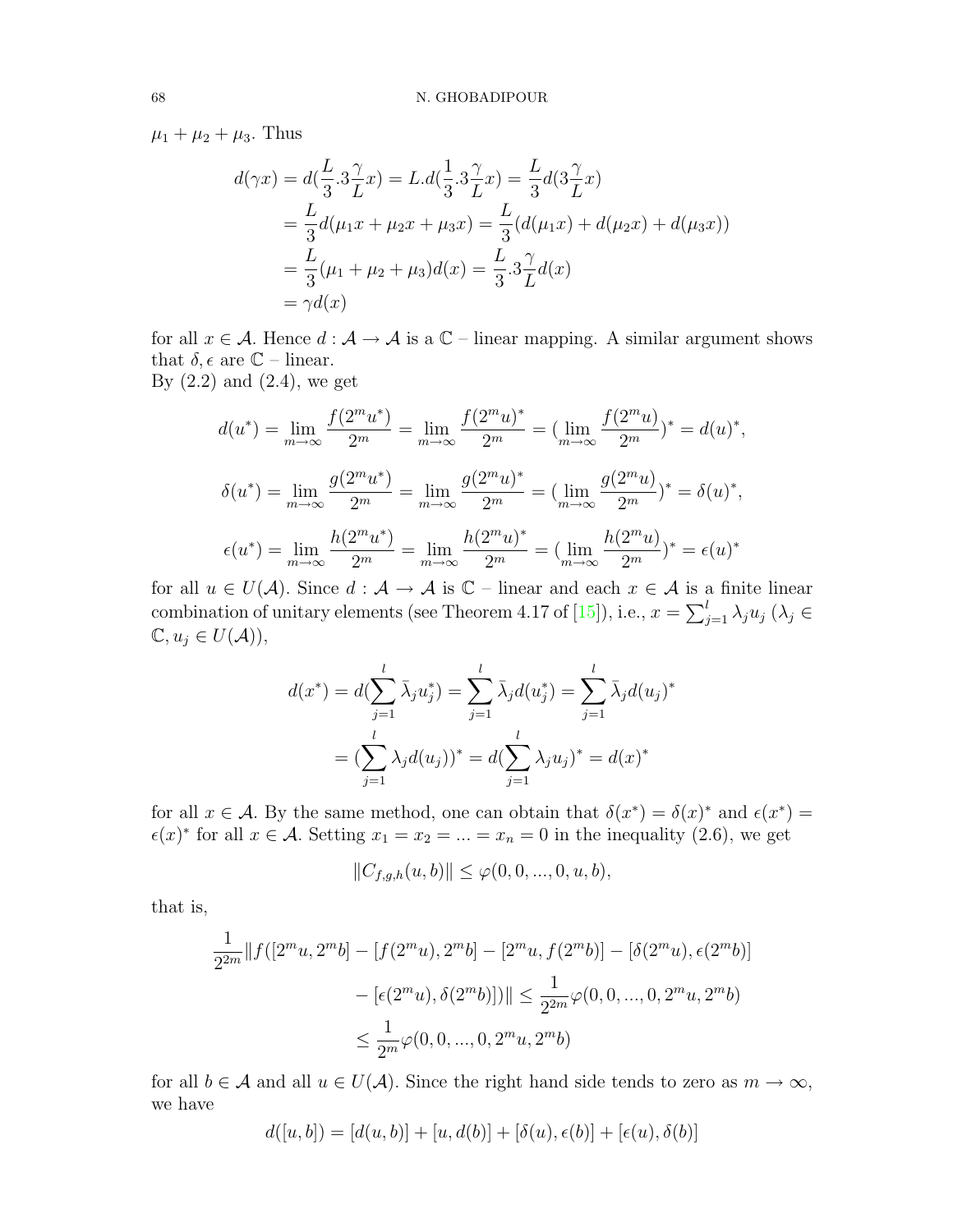for all  $b \in \mathcal{A}$  and all  $u \in U(\mathcal{A})$ . Since  $d : \mathcal{A} \to \mathcal{A}$  is  $\mathbb{C}$  – linear and each  $a \in \mathcal{A}$  is  $a = \sum_{j=1}^{l} \lambda_j u_j \; (\lambda_j \in \mathbb{C}, u_j \in U(\mathcal{A})),$ 

$$
d([a, b]) = d(\sum_{j=1}^{l} [\lambda_j u_j, b]) = \sum_{j=1}^{l} \lambda_j d([u_j, b])
$$
  
= 
$$
\sum_{j=1}^{l} \lambda_j ([d(u_j), b] + [u_j, d(b)] + [\delta(u_j), \epsilon(b)] + [\epsilon(u_j), \delta(b)])
$$
  
= 
$$
[d(\sum_{j=1}^{l} \lambda_j u_j), b] + [(\sum_{j=1}^{l} \lambda_j u_j), d(b)] + [\delta(\sum_{j=1}^{l} \lambda_j u_j), \epsilon(b)]) + [\epsilon(\sum_{j=1}^{l} \lambda_j u_j), \delta(b)])
$$
  
= 
$$
[d(a), b] + [a, d(b)] + [\delta(a), \epsilon(b)] + [\epsilon(a), \delta(b)]
$$

for all  $a, b \in \mathcal{A}$ . Hence the  $\mathbb{C}$  – linear mapping  $d : \mathcal{A} \to \mathcal{A}$  is a Lie  $* - (\delta, \epsilon)$  – double derivation, as desired.

Corollary 2.4. If  $f, g, h : A \to A$  are mappings for which exist constants  $\theta \geq 0$ and  $p \in [0, 1)$  such that

$$
\max\{\|D_{\mu}f(x_1, x_2, ..., x_n) - C_{f,g,h}(u, b), D_{\mu}g(x_1, x_2, ..., x_n) - C_{f,g,h}(u, b), D_{\mu}h(x_1, x_2, ..., x_n) - C_{f,g,h}(u, b)\|\}
$$
  

$$
\leq \theta(1 + \|b\|^p + \sum_{i=1}^n \|x_i\|^p),
$$
\n(2.16)

$$
\max\{f(2^m u^*) - f(2^m u)^*, g(2^m u^*) - g(2^m u)^*, h(2^m u^*) - h(2^m u)^*\}
$$
  
 
$$
\leq \theta(n+2)2^{mp}
$$
 (2.17)

for all  $\mu \in \mathbb{T}^1$ , all  $u \in U(\mathcal{A})$ ,  $m = 0, 1, ...,$  and all  $a, b \in \mathcal{A}$ , then there exist unique  $\mathbb{C}$  – linear  $*$  – mappings  $d, \delta, \epsilon : \mathcal{A} \to \mathcal{A}$  such that

$$
\max\{\|f(x) - d(x)\|, \|g(x) - \delta(x)\|, \|h(x) - \epsilon(x)\|\} \le \frac{2\theta}{2^{n-1}} + \frac{2\theta}{2^{n-1}(1 - 2^{p-1})}\|x\|^p \tag{2.18}
$$

for all  $x \in A$ . Moreover,  $d : A \to A$  is a Lie  $* - (\delta, \epsilon)$  – double derivation on A.

*Proof.* Define  $\varphi(x_1, x_2, ..., x_n, u, b) := \theta(1 + ||b||^p + \sum_{i=1}^n ||x_i||^p)$  for all  $u \in U(\mathcal{A})$  and  $b, x_i \in \mathcal{A}$   $(i = 1, ..., n)$ , and apply Theorem 2.3.

Corollary 2.5. Suppose that  $f, g, h : A \rightarrow A$  are mappings satisfying (2.3) and (2.4). If there exists a function  $\varphi^{n+2} : A \to [0, \infty)$  such that

$$
\tilde{\varphi}(x) := \sum_{j=1}^{\infty} 2^{j} \varphi(\frac{x}{2^j}, \frac{x}{2^j}, 0, ..., 0, 0, 0) < \infty,
$$
  

$$
\lim_{j \to \infty} 2^{j} \varphi(\frac{x_1}{2^j}, \frac{x_2}{2^j}, ..., \frac{a}{2^j}, \frac{b}{2^j}) = 0
$$

for all  $a, b, x_i \in \mathcal{A}$   $(i = 1, ..., n)$ , then there exist unique  $\mathbb{C}$  – linear  $*$  – mappings  $d, \delta, \epsilon : \mathcal{A} \rightarrow \mathcal{A}$  such that

$$
\max\{\|f(x) - d(x)\|, \|g(x) - \delta(x)\|, \|h(x) - \epsilon(x)\|\} \le \frac{1}{2^n}\tilde{\varphi}(x)
$$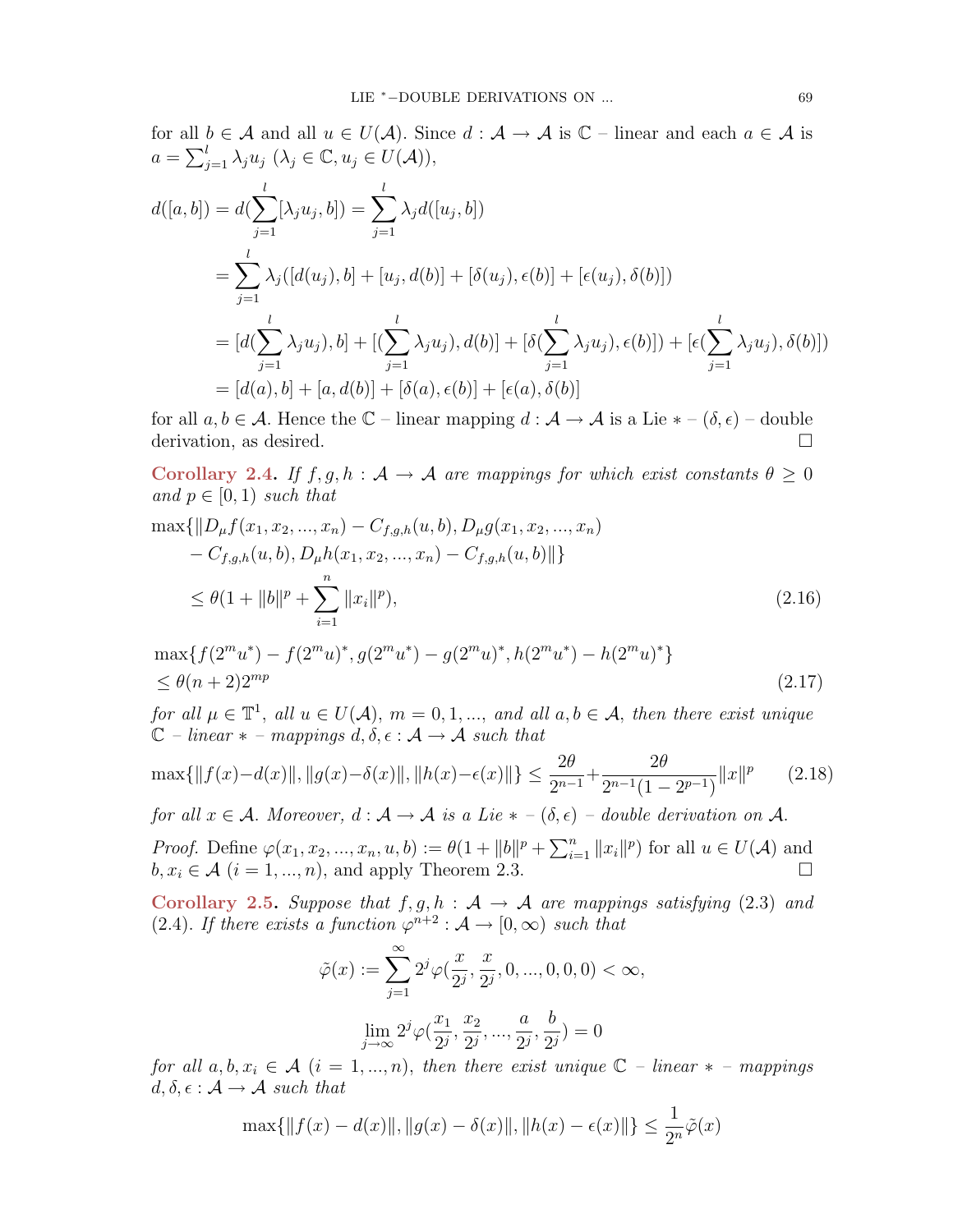#### 70 N. GHOBADIPOUR

for all  $x \in A$ . Moreover,  $d : A \to A$  is a Lie  $* - (\delta, \epsilon)$  – double derivation on A. *Proof.* By the same method as in the proof of Theorem 2.3, one can obtain that

$$
d(x) = \lim_{m \to \infty} 2^{m} f(\frac{x}{2^{m}}),
$$
  
\n
$$
\delta(x) = \lim_{m \to \infty} 2^{m} g(\frac{x}{2^{m}}),
$$
  
\n
$$
\epsilon(x) = \lim_{m \to \infty} 2^{m} h(\frac{x}{2^{m}})
$$

for all  $x \in \mathcal{A}$ . The rest of the proof is similar to the proof of Theorem 2.2.

Corollary 2.6. If  $f, g, h : A \to A$  are mappings for which exist constants  $\theta \geq 0$  and  $p > 1$  satisfying (2.16) and (2.17). Then there exist unique  $\mathbb{C}$  – linear  $*$  – mappings  $d, \delta, \epsilon : \mathcal{A} \rightarrow \mathcal{A}$  such that

$$
\max\{\|f(x) - d(x)\|, \|g(x) - \delta(x)\|, \|h(x) - \epsilon(x)\|\} \le \frac{2\theta}{2^{n-1}} + \frac{2\theta}{2^{n-1}(2^{1-p}-1)}\|x\|^p
$$

for all  $x \in A$ . Moreover,  $d : A \to A$  is a Lie  $* - (\delta, \epsilon)$  – double derivation on A.

### **REFERENCES**

- 1. H. Y. Chu, S. H. Ku and J. S. Park, partial stabilities and partial derivations of n-variable functions, Nonlinear Analysis. (2009), Article in press.
- 2. S. Czerwik, Stability of functional equations of Ulam-Hyers-Rassias type. Hadronic Press, Palm Harbor, Florida, 2003.
- 3. M. Eshaghi Gordgi, On approximate n-ring homomorphisms and n-ring derivations, Nonlinear Functional Analysis and Applications. (2009), Article in press.
- 4. M. Eshaghi Gordji and M. S. Moslehian, A trick for investigation of approximate derivations, To appear in Mathematical Communications.
- 5. M. Eshaghi Gordji, J. M. Rassias and N. Ghobadipour, Generalized Hyers–Ulam stability of *generalized*  $(n,k)$  – *derivations*, Abstract and Applied Analysis, (2009) 1–8.
- 6. M. Eshaghi Gordgi and N. Ghobadipour, Nearly generalized Jordan derivations, To appear in Mathematical Slovaca.
- 7. M. Eshaghi Gordgi and N. Ghobadipour, Approximately quartic homomorphisms on Banach algebras, Word applied sciences Journal. (2010), Article in press.
- <span id="page-7-5"></span>8. M. Eshaghi Gordji, H. Khodaei, R. Saadati and Gh. Sadeghi, Approximation of additive mappings with m-variables in random normed spaces via fixed point method, submited.
- <span id="page-7-3"></span>9. Z. Gajda, On stability of additive mappings, Internat. J. Math. Math. Sci. 14(1991) 431-434.
- <span id="page-7-4"></span>10. P. Găvruta, A generalization of the Hyers-Ulam-Rassias stability of approximately additive mappings, J. Math. Anal. Appl. 184 (1994) 431-436.
- <span id="page-7-0"></span>11. D. H. Hyers, On the stability of the linear functional equation, Proc. Natl. Acad. Sci. 27 (1941) 222–224.
- <span id="page-7-1"></span>12. D.H. Hyers, G. Isac, Th.M. Rassias, Stability of functional equations in several variables, Birkhuser, Boston, 1998.
- <span id="page-7-2"></span>13. D.H. Hyers, Th.M. Rassias, Approximate homomorphisms, Aequationes Math. 44 (1992) 125– 153.
- <span id="page-7-6"></span>14. R. V. Kadison and G. Pedersen, Means and convex combinations of unitary operators, Math. Scand. 57 (1985), 249–266.
- <span id="page-7-7"></span>15. R. V. Kadison and J. R. Ringrose, Fundamentals of the Theory of Operator Algebras, Elementary Theory, New York, 1983.